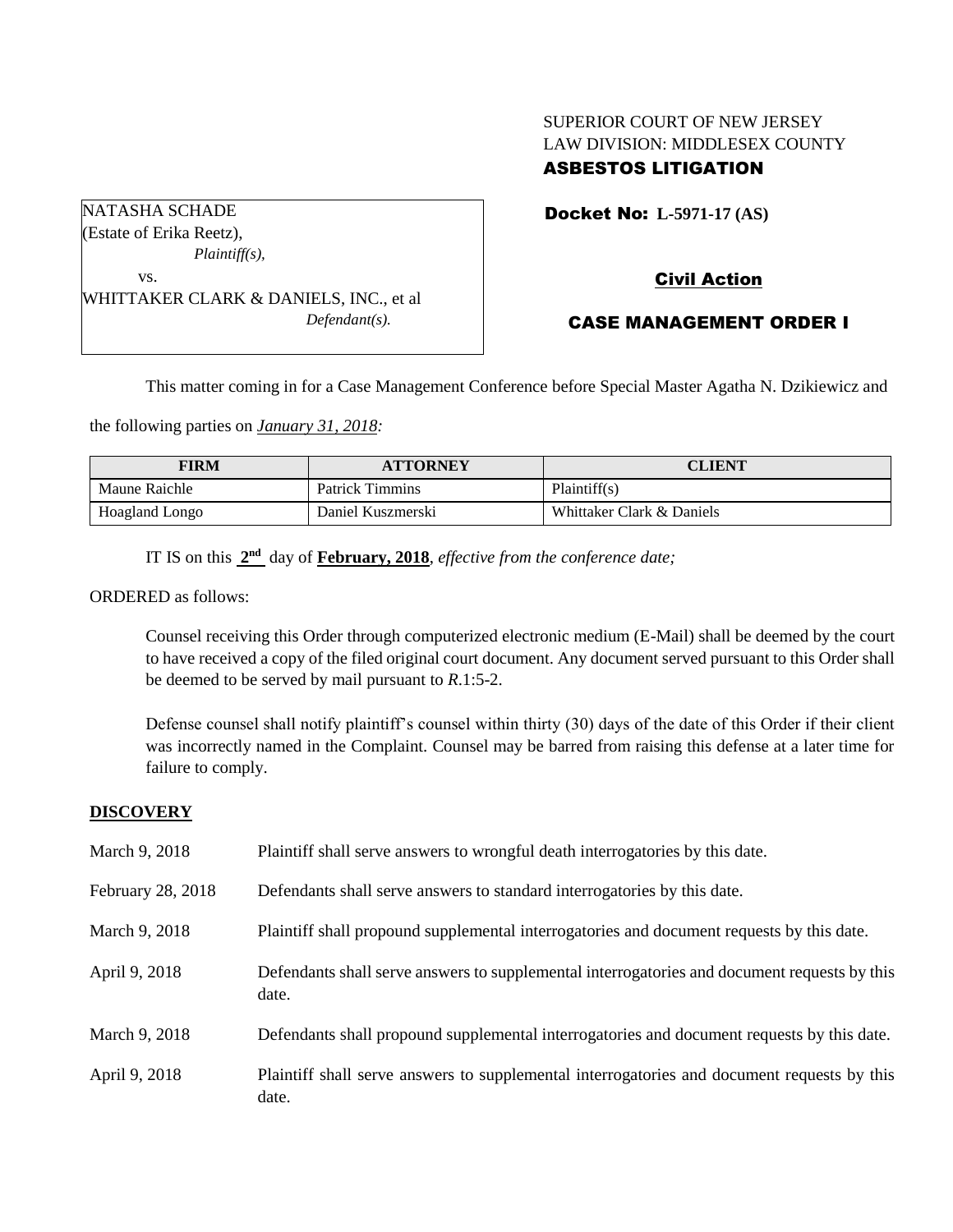- June 15, 2018 Fact discovery, including depositions, shall be completed by this date. Plaintiff's counsel shall contact the Special Master within one week of this deadline if all fact discovery is not completed.
- June 15, 2018 Depositions of corporate representatives shall be completed by this date.

### **EARLY SETTLEMENT**

October 5, 2018 Settlement demands shall be served on all counsel and the Special Master by this date.

#### **SUMMARY JUDGMENT MOTION PRACTICE**

- August 31, 2018 Summary judgment motions shall be filed no later than this date.
- September 28, 2018 Last return date for summary judgment motions.

#### **MEDICAL DEFENSE**

- August 10, 2018 Plaintiff shall serve medical expert reports by this date.
- November 16, 2018 Defendants shall identify its medical experts and serve medical reports, if any, by this date. In addition, defendants shall notify plaintiff's counsel (as well as all counsel of record) of a joinder in an expert medical defense by this date.

#### **LIABILITY EXPERT REPORTS**

- August 10, 2018 Plaintiff shall identify its liability experts and serve liability expert reports or a certified expert statement by this date or waive any opportunity to rely on liability expert testimony.
- November 16, 2018 Defendants shall identify its liability experts and serve liability expert reports, if any, by this date or waive any opportunity to rely on liability expert testimony.

#### **ECONOMIST EXPERT REPORTS**

- September 28, 2018 Plaintiff shall identify its expert economists and serve expert economist report(s), if any, by this date or waive any opportunity to rely on economic expert testimony.
- November 16, 2018 Defendants shall identify its expert economists and serve expert economist report(s), if any, by this date or waive any opportunity to rely on economic expert testimony.

#### **EXPERT DEPOSITIONS**

December 31, 2018 Expert depositions shall be completed by this date. To the extent that plaintiff and defendant generic experts have been deposed before, the parties seeking that deposition in this case must file an application before the Special Master and demonstrate the necessity for that deposition. To the extent possible, documents requested in a deposition notice directed to an expert shall be produced three days in advance of the expert deposition. The expert shall not be required to produce documents that are readily accessible in the public domain.

 $\_$  ,  $\_$  ,  $\_$  ,  $\_$  ,  $\_$  ,  $\_$  ,  $\_$  ,  $\_$  ,  $\_$  ,  $\_$  ,  $\_$  ,  $\_$  ,  $\_$  ,  $\_$  ,  $\_$  ,  $\_$  ,  $\_$  ,  $\_$  ,  $\_$  ,  $\_$  ,  $\_$  ,  $\_$  ,  $\_$  ,  $\_$  ,  $\_$  ,  $\_$  ,  $\_$  ,  $\_$  ,  $\_$  ,  $\_$  ,  $\_$  ,  $\_$  ,  $\_$  ,  $\_$  ,  $\_$  ,  $\_$  ,  $\_$  ,